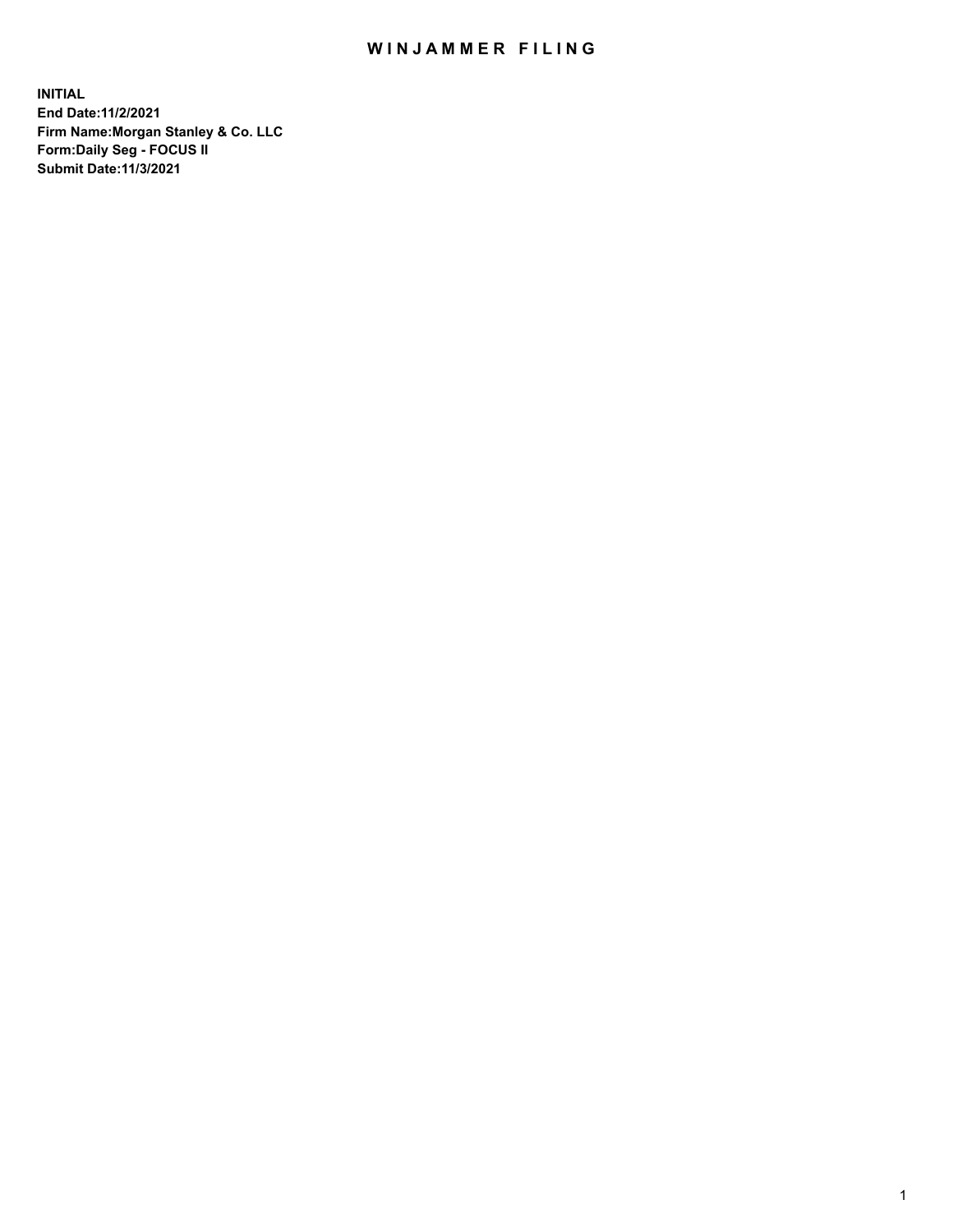**INITIAL End Date:11/2/2021 Firm Name:Morgan Stanley & Co. LLC Form:Daily Seg - FOCUS II Submit Date:11/3/2021 Daily Segregation - Cover Page**

| Name of Company                                                                                                                                                                                                                                                                                                                | <b>Morgan Stanley &amp; Co. LLC</b>                    |
|--------------------------------------------------------------------------------------------------------------------------------------------------------------------------------------------------------------------------------------------------------------------------------------------------------------------------------|--------------------------------------------------------|
| <b>Contact Name</b>                                                                                                                                                                                                                                                                                                            | <b>Ikram Shah</b>                                      |
| <b>Contact Phone Number</b>                                                                                                                                                                                                                                                                                                    | 212-276-0963                                           |
| <b>Contact Email Address</b>                                                                                                                                                                                                                                                                                                   | Ikram.shah@morganstanley.com                           |
| FCM's Customer Segregated Funds Residual Interest Target (choose one):<br>a. Minimum dollar amount: ; or<br>b. Minimum percentage of customer segregated funds required:% ; or<br>c. Dollar amount range between: and; or<br>d. Percentage range of customer segregated funds required between:% and%.                         | 235,000,000<br><u>0</u><br>0 Q<br>0 Q                  |
| FCM's Customer Secured Amount Funds Residual Interest Target (choose one):<br>a. Minimum dollar amount: ; or<br>b. Minimum percentage of customer secured funds required:% ; or<br>c. Dollar amount range between: and; or<br>d. Percentage range of customer secured funds required between: % and %.                         | 140,000,000<br><u>0</u><br><u>00</u><br>0 <sub>0</sub> |
| FCM's Cleared Swaps Customer Collateral Residual Interest Target (choose one):<br>a. Minimum dollar amount: ; or<br>b. Minimum percentage of cleared swaps customer collateral required:% ; or<br>c. Dollar amount range between: and; or<br>d. Percentage range of cleared swaps customer collateral required between:% and%. | 92,000,000<br><u>0</u><br>0 Q<br>00                    |

Attach supporting documents CH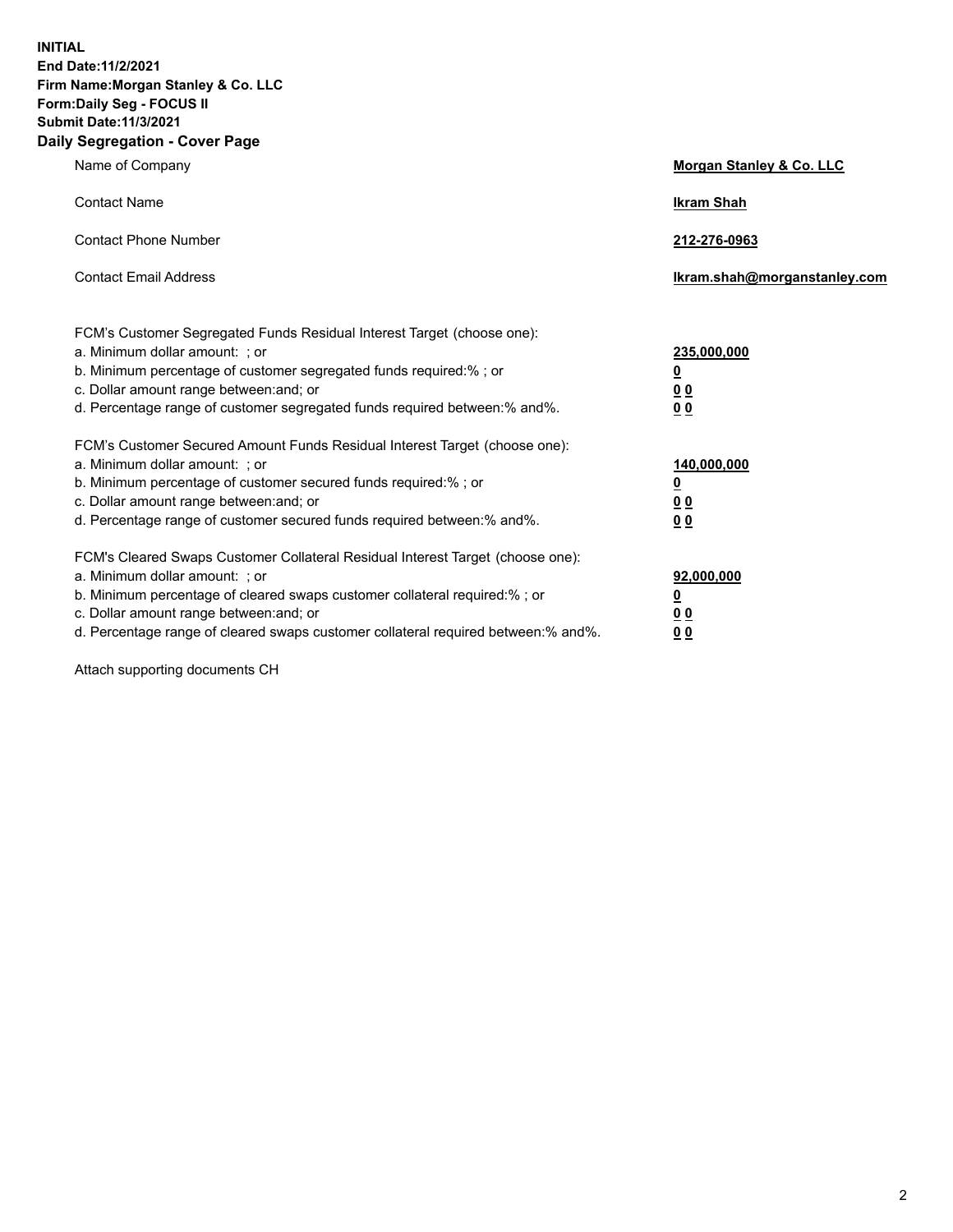## **INITIAL End Date:11/2/2021 Firm Name:Morgan Stanley & Co. LLC Form:Daily Seg - FOCUS II Submit Date:11/3/2021 Daily Segregation - Secured Amounts**

Foreign Futures and Foreign Options Secured Amounts Amount required to be set aside pursuant to law, rule or regulation of a foreign

- government or a rule of a self-regulatory organization authorized thereunder
- 1. Net ledger balance Foreign Futures and Foreign Option Trading All Customers A. Cash **5,574,657,345** [7315]
	- B. Securities (at market) **2,057,735,931** [7317]
- 2. Net unrealized profit (loss) in open futures contracts traded on a foreign board of trade **244,139,635** [7325]
- 3. Exchange traded options
	- a. Market value of open option contracts purchased on a foreign board of trade **37,374,857** [7335]
	- b. Market value of open contracts granted (sold) on a foreign board of trade **-22,398,840** [7337]
- 4. Net equity (deficit) (add lines 1. 2. and 3.) **7,891,508,928** [7345]
- 5. Account liquidating to a deficit and account with a debit balances gross amount **55,452,354** [7351] Less: amount offset by customer owned securities **-53,667,199** [7352] **1,785,155**
- 6. Amount required to be set aside as the secured amount Net Liquidating Equity Method (add lines 4 and 5)
- 7. Greater of amount required to be set aside pursuant to foreign jurisdiction (above) or line 6.

## FUNDS DEPOSITED IN SEPARATE REGULATION 30.7 ACCOUNTS

- 1. Cash in banks
	- A. Banks located in the United States **251,782,572** [7500]
	- B. Other banks qualified under Regulation 30.7 **584,088,396** [7520] **835,870,968**
- 2. Securities
	- A. In safekeeping with banks located in the United States **665,654,765** [7540]
	- B. In safekeeping with other banks qualified under Regulation 30.7 **68,700,810** [7560] **734,355,575**
- 3. Equities with registered futures commission merchants
	-
	- B. Securities **0** [7590]
	- C. Unrealized gain (loss) on open futures contracts **972,951** [7600]
	- D. Value of long option contracts **0** [7610]
	- E. Value of short option contracts **0** [7615] **7,905,962** [7620]
- 4. Amounts held by clearing organizations of foreign boards of trade
	- A. Cash **0** [7640]
	- B. Securities **0** [7650]
	- C. Amount due to (from) clearing organization daily variation **0** [7660]
	- D. Value of long option contracts **0** [7670]
	- E. Value of short option contracts **0** [7675] **0** [7680]
- 5. Amounts held by members of foreign boards of trade
	-
	-
	- C. Unrealized gain (loss) on open futures contracts **243,166,684** [7720]
	- D. Value of long option contracts **37,374,857** [7730]
	- E. Value of short option contracts **-22,398,840** [7735] **6,530,741,951**
- 6. Amounts with other depositories designated by a foreign board of trade **0** [7760]
- 7. Segregated funds on hand **0** [7765]
- 8. Total funds in separate section 30.7 accounts **8,108,874,456** [7770]
- 9. Excess (deficiency) Set Aside for Secured Amount (subtract line 7 Secured Statement Page 1 from Line 8)
- 10. Management Target Amount for Excess funds in separate section 30.7 accounts **140,000,000** [7780]
- 11. Excess (deficiency) funds in separate 30.7 accounts over (under) Management Target **75,580,373** [7785]

**0** [7305]

[7354] **7,893,294,083** [7355]

**7,893,294,083** [7360]

[7530]

[7570]

A. Cash **6,933,011** [7580]

 A. Cash **4,949,218,894** [7700] B. Securities **1,323,380,356** [7710] [7740] **215,580,373** [7380]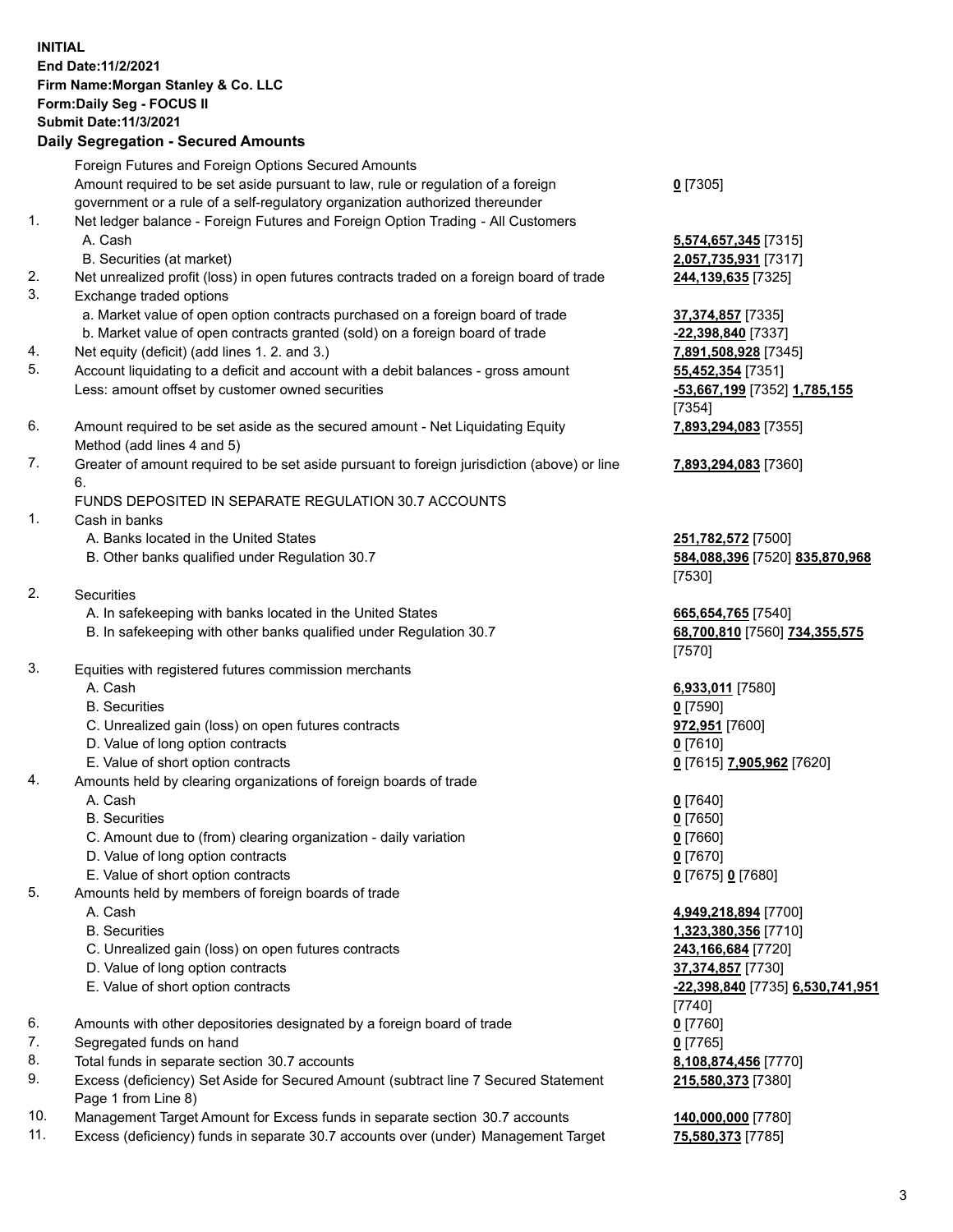**INITIAL End Date:11/2/2021 Firm Name:Morgan Stanley & Co. LLC Form:Daily Seg - FOCUS II Submit Date:11/3/2021 Daily Segregation - Segregation Statement** SEGREGATION REQUIREMENTS(Section 4d(2) of the CEAct) 1. Net ledger balance A. Cash **16,119,343,730** [7010] B. Securities (at market) **7,730,494,819** [7020] 2. Net unrealized profit (loss) in open futures contracts traded on a contract market **1,490,193,149** [7030] 3. Exchange traded options A. Add market value of open option contracts purchased on a contract market **1,690,885,845** [7032] B. Deduct market value of open option contracts granted (sold) on a contract market **-1,471,665,117** [7033] 4. Net equity (deficit) (add lines 1, 2 and 3) **25,559,252,426** [7040] 5. Accounts liquidating to a deficit and accounts with debit balances - gross amount **333,726,803** [7045] Less: amount offset by customer securities **-332,874,023** [7047] **852,780** [7050] 6. Amount required to be segregated (add lines 4 and 5) **25,560,105,206** [7060] FUNDS IN SEGREGATED ACCOUNTS 7. Deposited in segregated funds bank accounts A. Cash **2,450,796,768** [7070] B. Securities representing investments of customers' funds (at market) **0** [7080] C. Securities held for particular customers or option customers in lieu of cash (at market) **3,134,985,235** [7090] 8. Margins on deposit with derivatives clearing organizations of contract markets A. Cash **15,395,973,693** [7100] B. Securities representing investments of customers' funds (at market) **0** [7110] C. Securities held for particular customers or option customers in lieu of cash (at market) **4,445,084,398** [7120] 9. Net settlement from (to) derivatives clearing organizations of contract markets **137,448,404** [7130] 10. Exchange traded options A. Value of open long option contracts **1,690,885,845** [7132] B. Value of open short option contracts **-1,471,665,117** [7133] 11. Net equities with other FCMs A. Net liquidating equity **12,524,084** [7140] B. Securities representing investments of customers' funds (at market) **0** [7160] C. Securities held for particular customers or option customers in lieu of cash (at market) **0** [7170] 12. Segregated funds on hand **150,425,186** [7150] 13. Total amount in segregation (add lines 7 through 12) **25,946,458,496** [7180] 14. Excess (deficiency) funds in segregation (subtract line 6 from line 13) **386,353,290** [7190] 15. Management Target Amount for Excess funds in segregation **235,000,000** [7194] **151,353,290** [7198]

16. Excess (deficiency) funds in segregation over (under) Management Target Amount Excess